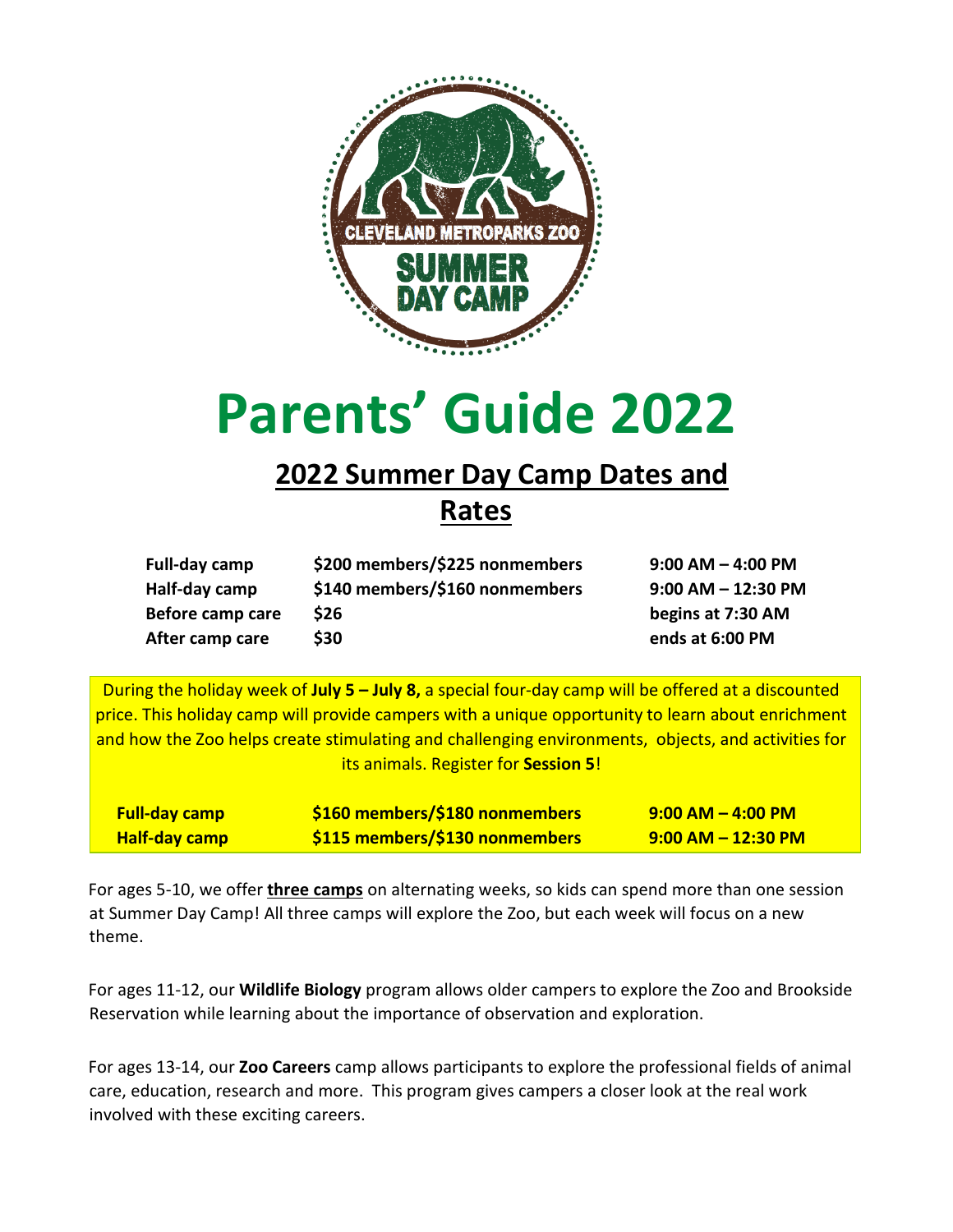# *Goals and Objectives*

We want your child to have a great time while learning about animals.

Summer Day Camp at Cleveland Metroparks Zoo supports the organizational mission to create compelling experiences that connect people with wildlife and inspire personal responsibility for conserving the natural world. All Conservation Education programs are designed to help foster respect for, connections with, and appreciation of wildlife and coexisting human cultures.

# *Activities*

The Summer Day Camp program is designed to provide campers with a variety of wildlife and conservation themed activities in a safe, nurturing, and fun atmosphere. The camper's day is a balance of active and quiet activities suitable to the age and abilities of the campers in the group. Campers will have the opportunity to participate in individual, small, and large group activities. The activity schedule will remain flexible to allow camp counselors to maximize those times when Zoo animals are visible and most active.

Program activities may include, but are not limited to:

- Tours of Zoo exhibits
- Up-close encounters with small education animals (snakes, birds, small mammals, etc.)
- Arts and crafts
- Games and nature activities that reinforce the concepts taught that day
- Conservation field work

Activity schedules for the week will vary depending on age level; therefore children in different age groups may not have identical schedules.

**Animal Contact:** Campers will have opportunities for up-close encounters with small education animals. Touching of these animals may or may not be permitted. For the safety of all, direct contact with exhibit animals is not possible. All exhibit animal care, including feeding and cleaning, is done by professionally trained zoo keepers.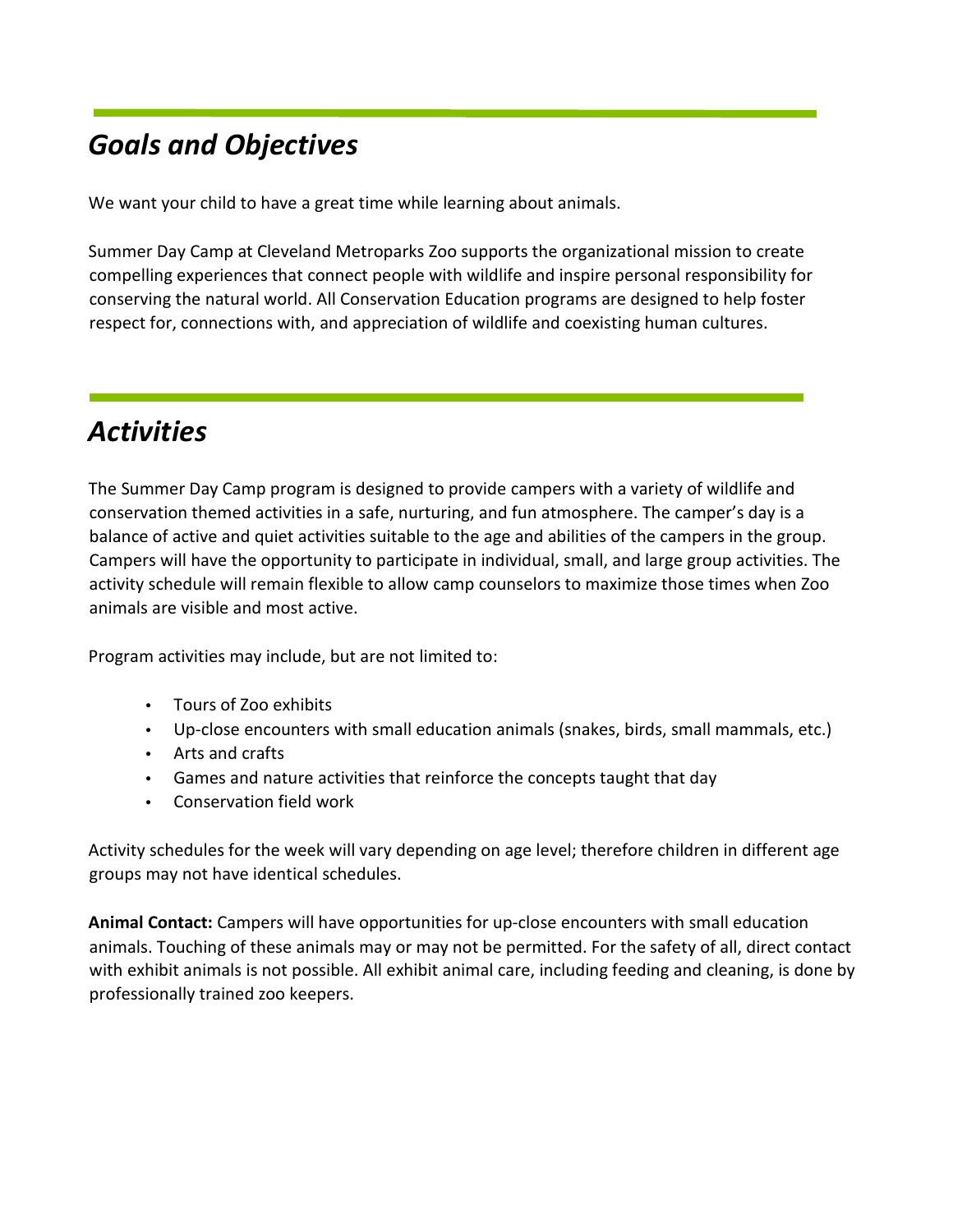# *Registration/Admissions Policy*

Pre-registration is required for full-day and half-day campers, as well as before and after camp care. Payment in full is due at the time of registration and registrations are processed on a first come, first served basis. Online registration is available at futureforwildlife.org/learn. Only complete registrations, which must include both the Registration Form and Waiver Packet, will be processed.

Program fees and deposits are **non-refundable**. Participants assume risk of all changes in personal health and affairs. With advanced notice of one week prior to the scheduled program date, the program may be rescheduled for free to a new date pending inventory/availability before the end of the following calendar year with a maximum of one (1) reschedule move. Rescheduling requests will not be honored for "no-shows" and requests submitted with less than a week's notice, will be reviewed on a case by case basis.

If Cleveland Metroparks Zoo finds it necessary to cancel a program, a refund or internal education program credit will be issued. Registrants will be notified if programs are cancelled. By registering for a program, you acknowledge that you have read and understand this policy.

In order to ensure that all campers receive age-appropriate opportunities, campers are grouped by their age as of June 6, 2022, into the following categories:

- 5-6 year olds
- 7-8 year olds
- 9-10 year olds
- 11-12 year olds
- 13-14 year olds

Counselor to camper ratio for the 5-6 year old grouping is 1 counselor for every 6 campers and 1 counselor for every 10 campers for all other age groups.

**Exceptions will not be made to the above categories.** There will be occasions throughout the day when siblings and friends from different age groups will be participating in activities together.

As classes may fill quickly, the Zoo cannot guarantee that your child and friend of the same age group will be placed together. If registering online or by mail, please indicate with whom you would prefer your child to be placed.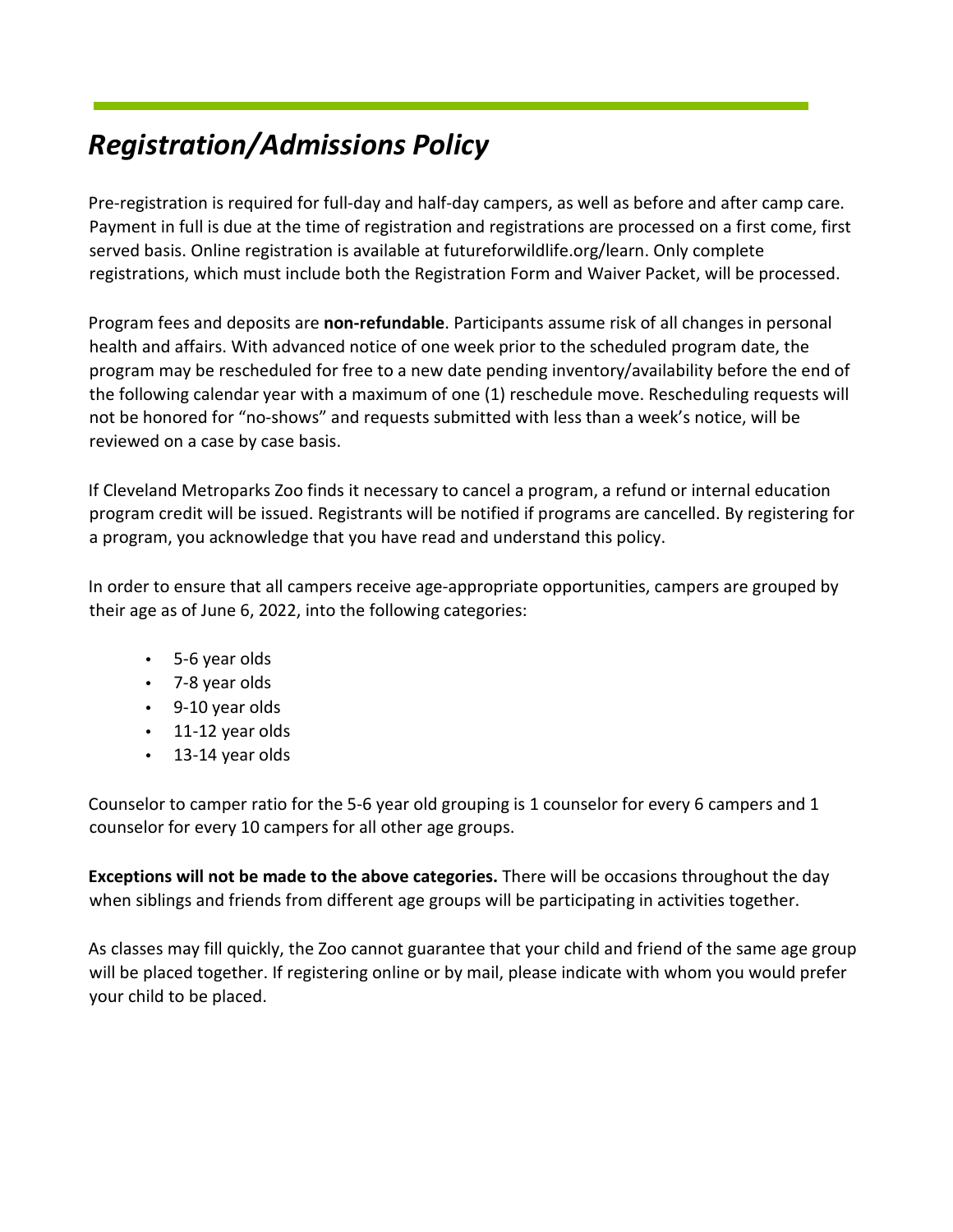# *Camp Schedule and Topics*

During the holiday week of **July 5 – July 8**, a special four-day camp will be offered at a discounted price. This holiday camp will provide campers with a unique opportunity to learn about enrichment and how the Zoo helps create stimulating and challenging environments, objects, and activities for its animals. Register for **Session 5**!

| 2022 Zoo Summer Day Camp Themes by Session/Week |                                |                    |                        |               |                         |             |  |  |
|-------------------------------------------------|--------------------------------|--------------------|------------------------|---------------|-------------------------|-------------|--|--|
| Session                                         | Week of                        | Ages               | Ages                   | Ages          | Ages                    | Ages        |  |  |
|                                                 |                                | $5-6$              | $7 - 8$                | $9 - 10$      | $11 - 12$               | 13-14       |  |  |
| $\mathbf 1$                                     | $6/6 - 6/10$                   | <b>Five Senses</b> | <b>Animal Defenses</b> | Adaptations   | Wildlife Biology        | No Camp     |  |  |
| $\sqrt{2}$                                      | $6/13 - 6/17$                  | Shapes and Sizes   | Habitats               | ZSI: Habitats | No Camp                 | Zoo Careers |  |  |
| 3                                               | $6/20 - 6/24$                  | Conservation       | Conservation           | Conservation  | Wildlife Biology        | No Camp     |  |  |
| $\overline{4}$                                  | $6/27 - 7/1$                   | <b>Five Senses</b> | <b>Animal Defenses</b> | Adaptations   | No Camp                 | Zoo Careers |  |  |
| 5                                               | <b>Discount</b><br>$7/5 - 7/8$ | Enrichment         | Enrichment             | Enrichment    | Enrichment              | No Camp     |  |  |
| $\boldsymbol{6}$                                | $7/11 - 7/15$                  | Shapes and Sizes   | Habitats               | ZSI: Habitats | No Camp                 | Zoo Careers |  |  |
| $\overline{7}$                                  | $7/18 - 7/22$                  | Conservation       | Conservation           | Conservation  | Wildlife Biology        | No Camp     |  |  |
| 8                                               | $7/25 - 7/29$                  | <b>Five Senses</b> | <b>Animal Defenses</b> | Adaptations   | No Camp                 | Zoo Careers |  |  |
| 9                                               | $8/1 - 8/5$                    | Shapes and Sizes   | Habitats               | ZSI: Habitats | <b>Wildlife Biology</b> | No Camp     |  |  |
| 10                                              | $8/8 - 8/12$                   | Conservation       | Conservation           | Conservation  | No Camp                 | Zoo Careers |  |  |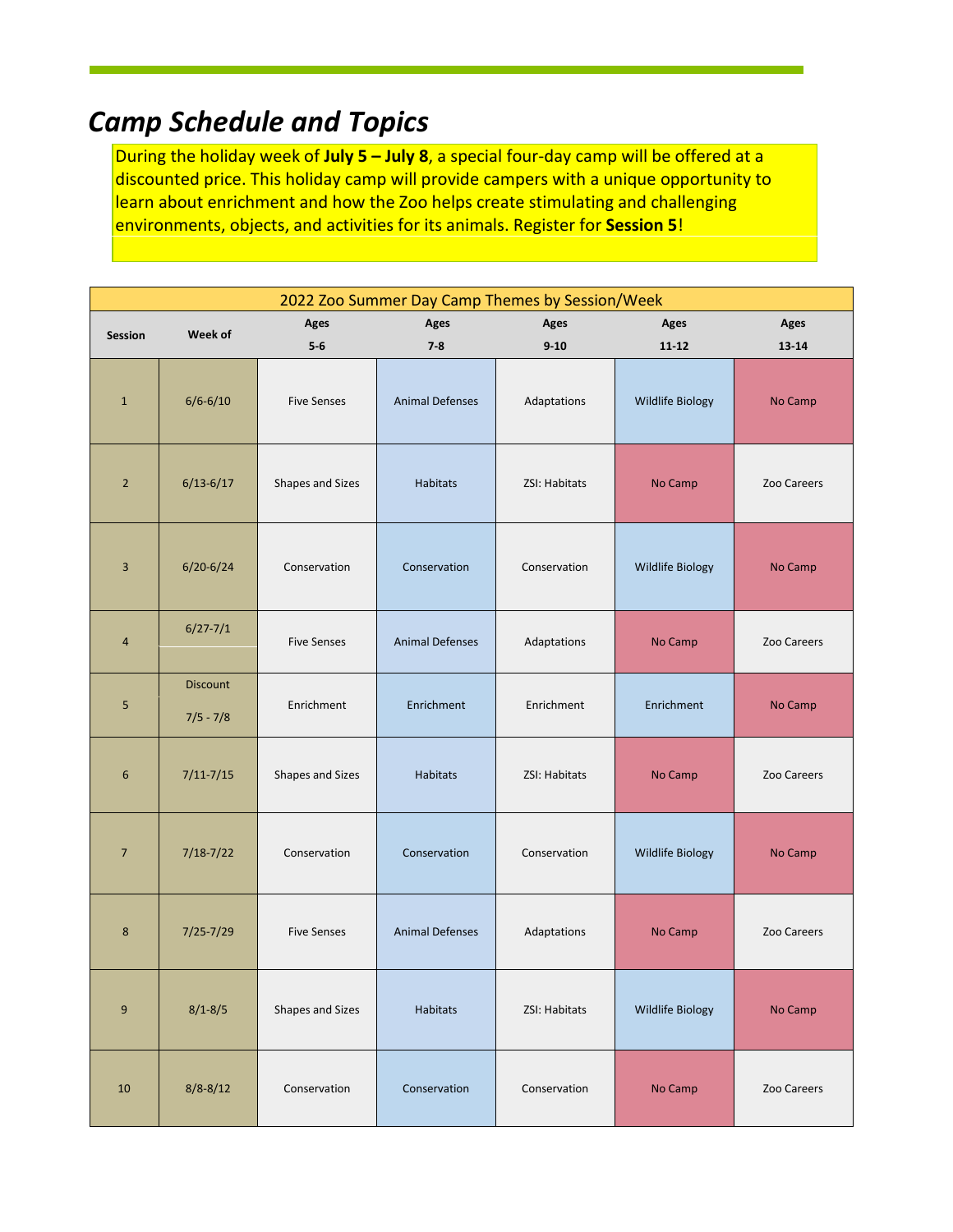# *Lunch Guidelines*

**Full-day campers are responsible for bringing their own lunch and beverage** (no glass containers, please). A reusable lunch bag will be provided for each camper on the first day and labeled with their name. We request that you please use this lunch bag throughout the week. Campers WILL NOT be permitted to purchase food from any restaurant or food stand while participating in camp. **Half-day campers do not need to bring a lunch, as they leave camp prior to lunch time.** The Zoo will provide a mid-morning snack for all campers and a mid-afternoon snack for full-day campers. Examples of snacks that may be served include: sliced apples, Chex Mix, and string cheese. Due to the severe nut allergies of an increasing number of children, the Zoo will not serve snacks containing nuts, nut products, or peanut butter.

For other dietary needs, please contact the camp office at 216.635.3391 prior to your session regarding snack substitutions for your camper.

## *Map*

**From I-71:** Exit at West 25<sup>th</sup> Street and follow the Zoo signs. The Zoo is approximately one mile from the I-71 exit.

**From I-90:** Take I-71 South, exit at West 25<sup>th</sup> Street and follow the Zoo signs.

**From I-480:** The Zoo is approximately two miles from the I-480 exit. Exit State Road (north) to Pearl Road. Follow Pearl Rd to Memphis Ave. Take a left on Memphis Ave. Take Memphis Ave to Fulton Pkwy and turn right onto Fulton Pkwy. Follow Fulton Pkwy and make a right onto Wildlife Way.



#### **From I-80 (Ohio Turnpike):** Zoo accessed from

two exits. Take Exit 173/11 to I-77 North, to I-480 West to State Road (north) to Pearl Road. Follow Pearl Rd to Memphis Ave. Take a left on Memphis Ave. Take Memphis Ave to Fulton Pkwy and turn right onto Fulton Pkwy. Follow Fulton Pkwy and make a right onto Wildlife Way. Or, take Exit 161/10 to I-71 North to the West  $25<sup>th</sup>$  Street exit then follow Zoo signs.

**From Akron:** Follow I-77 (north) to I-480 (west), exit at State Road (north) to Pearl Road. Follow Pearl Rd to Memphis Ave. Take a left on Memphis Ave. Take Memphis Ave to Fulton Pkwy and turn right onto Fulton Pkwy. Follow Fulton Pkwy and make a right onto Wildlife Way.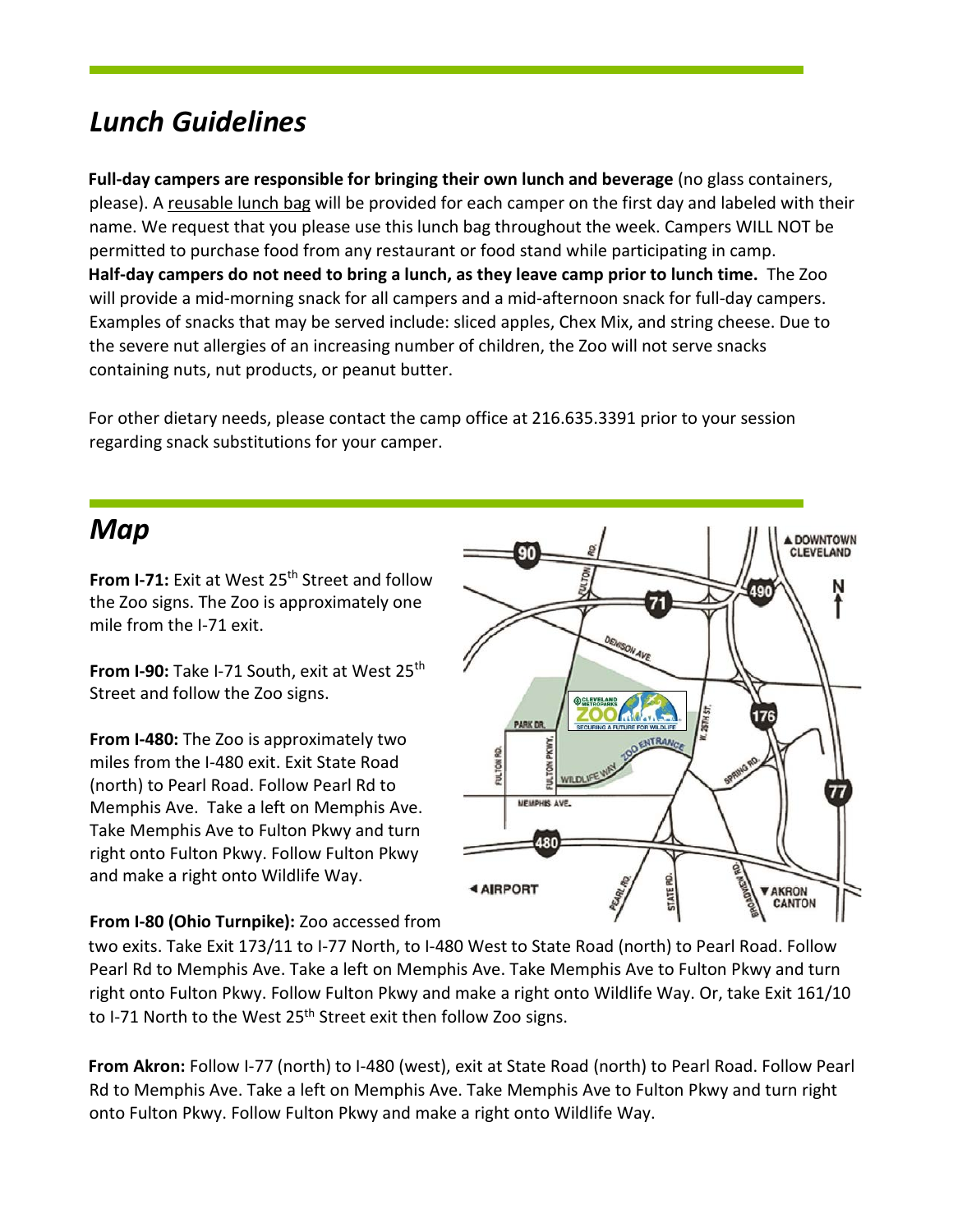# *Arrival/Departure Procedures*

**Arrivals:** Before Care arrival time is 7:30-8:30am. Full-day and half-day arrival time is 8:30-9:00am.

**Departures:** Half-day camp departure time is 12:30pm. Full-day camp departure time is 4:00pm. After Care departure time is 4:15-6:00pm.

#### **For your child's safety, please follow these procedures when picking up and dropping off:**

- Follow the drive past the main entrance gate and park your car in the designated Summer Day Camp parking area. *Parking your car, instead of idling in line, saves gas and reduces car emissions, making Day Camp a greener place to be!*
- Walk your camper to the registration table. Registration tables will be arranged according to camper's age.
- Have your camper's booking ID number, lunch, and any necessary medications with you at this time.
- Summer Day Camp staff will meet you at the registration table. Here you can ask any questions you may have and have the opportunity to meet your child's camp counselor on that very first morning!
- When picking up, park your car in the designated Summer Day Camp parking area and proceed to the appropriate pick-up table. (Remember that tables are arranged according to age)
- **Bring your booking ID number with you.** Without this booking ID number we **cannot** release your child. **NOTE: If you are car pooling, be sure to have the ID numbers of each camper you intend to pick up.**
- Once we verify each ID number, camp staff will escort your camper(s) to you.
- These procedures have been established for the safety of your children. Please be patient.
- Traffic may be VERY HEAVY on Free Mondays. Please take this into consideration and allow for extra time.
- **Prior notification of any early check-outs will help to ensure a safe and organized process at Summer Day Camp.** Families who would like to pick up their campers prior to regular checkout time should make arrangements with a camp supervisor in advance. We will do our best to work with you to accommodate your early check-out.
- **Late Fees:** Any fees for late pick-up will be charged to your account. Late fees of \$5 for every 15 minute interval or part thereof will be assessed for:
	- o half-day campers not picked up by 12:46pm
	- o full-day campers not picked up by 4:16pm
	- o after care campers not picked up by 6:01pm

If your camper is going to be absent, please call the Zoo Education office at 216.635.3391 to notify our staff.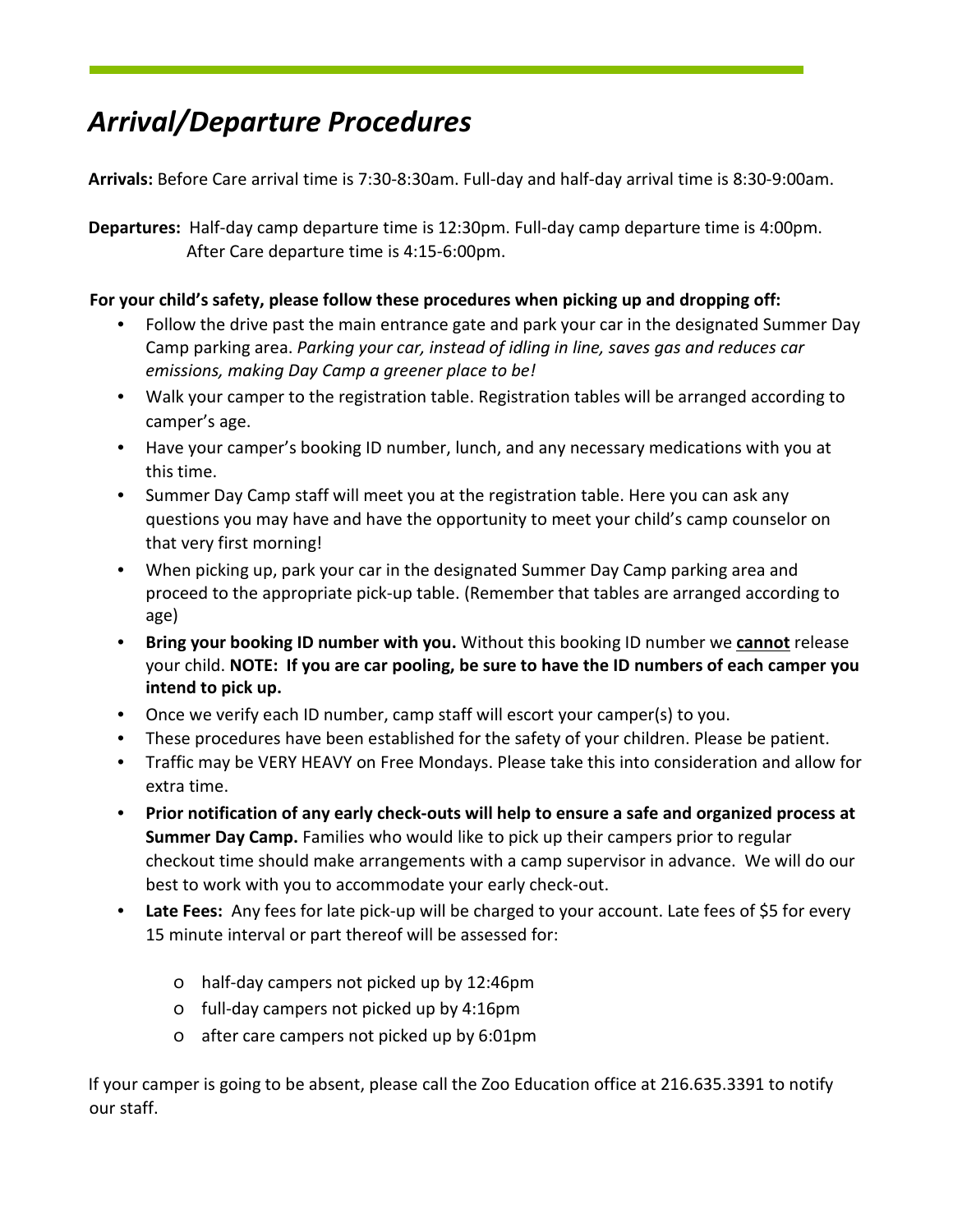# *Discipline Policy*

Summer Day Camp's discipline policy is based on a system of Rights, Privileges and Expectations. **Rights:** All campers have the right to respectful, considerate treatment, meeting of physical needs, and an atmosphere of accountability.

**Privileges:** All campers have the privilege to fully participate in the camp program and activities. This privilege is offered uniformly, and portions are withdrawn only for deviation from acceptable behavior.

**Expectations:** Expectations of campers, parents, and staff include:

- Considerate treatment of all people; physically, verbally and non-verbally.
- Considerate treatment of the Zoo's animals, facilities, landscape and materials.
- Appropriate language at all times and in all situations.

Inappropriate behavior will be handled initially by the counselor and will be addressed by the camp administrative staff as necessary. Parents are notified of any major issues and we appreciate your cooperation in helping keep Summer Day Camp safe and enjoyable for all. Among the tools we use to help campers develop responsible and appropriate behavior patterns are discussions, clear communication about rules/expectations and consequences, and separation from the group to refocus/regain calm. In some situations, parents may be called to pick up a camper immediately, or a camper may be asked to remain home for a day as a punitive and reflective measure. Staff keeps a log of all disciplinary action that goes beyond a warning. Campers who exhibit persistent disciplinary issues that require excessive staff attention may be dismissed from Summer Day Camp. Certain situations call for the *immediate* and *permanent* dismissal of a camper from the program. These may include: actual, threatened, intended, or implied physical violence towards campers, staff, or animals: grossly inappropriate gestures or actions; theft; and the use or carrying of illegal substances or items. **Refunds will not be granted for campers that are dismissed from camp.** 

To provide for the safe enjoyment of all campers, Summer Day Camp counselors will not allow inappropriate behaviors. Examples of inappropriate behaviors include:

- Bullying
- Mistreating animals
- Name-calling
- Talking back
- Fighting
- Stealing
- Disobeying instructions or safety rules
- **Swearing**
- Deliberate property damage
- Disobeying safety regulations
- Breaking another camper's skin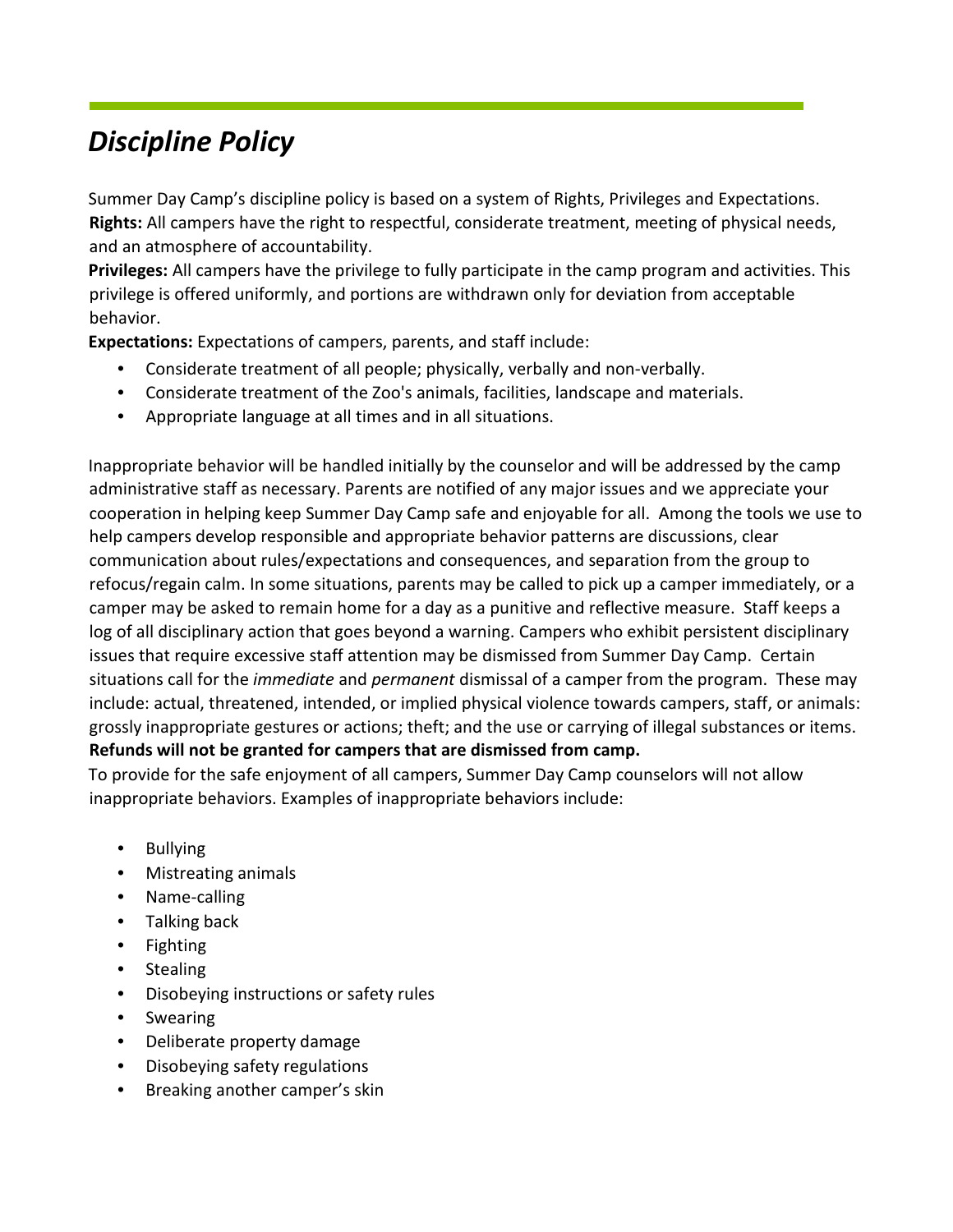While the discipline policy will be reviewed with all campers on their first morning at camp, please discuss this policy with your camper before that time. Summer Day Camp staff believes that your understanding of these expectations, and your support of them, is integral to your camper's positive experience.

Thank you for helping to make this year's Summer Day Camp a success for your child and fellow campers.

# *Do's and Don'ts*

- **DO** send your child in comfortable shoes and clothing appropriate for the day's weather. Activities will take place rain or shine and campers will do a lot of walking. Counselors purposely avoid use of the Zoo trams throughout the summer, as crowds and lines get very long and can cut into the number of activities we can complete in a camp day. Umbrellas and raincoats are acceptable; however your child is responsible for carrying those items throughout the day.
- **DON'T** send your child with money to spend in the food or gift shops. Campers will not be visiting these areas.
- **DO** remember to send your child with sunscreen and insect repellent if necessary. The Zoo cannot provide these items.
- **DO** remember to have your child wear their Summer Day Camp t-shirt each and every day of camp. The Zoo can be a crowded place and identical t-shirts are the easiest way to help counselors keep the group together.
- **DON'T** send your camper with cell phones, video games, or radio/portable speakers. Backpacks and water bottles are acceptable; however your child is responsible for carrying those items throughout the day.
- **DON'T** send your child to camp if they experience any of the following or other symptoms as defined by the CDC:
	- Cough
	- Elevated temperature
	- Shortness of breath
	- Exposure to known or suspected Covid-19 positive person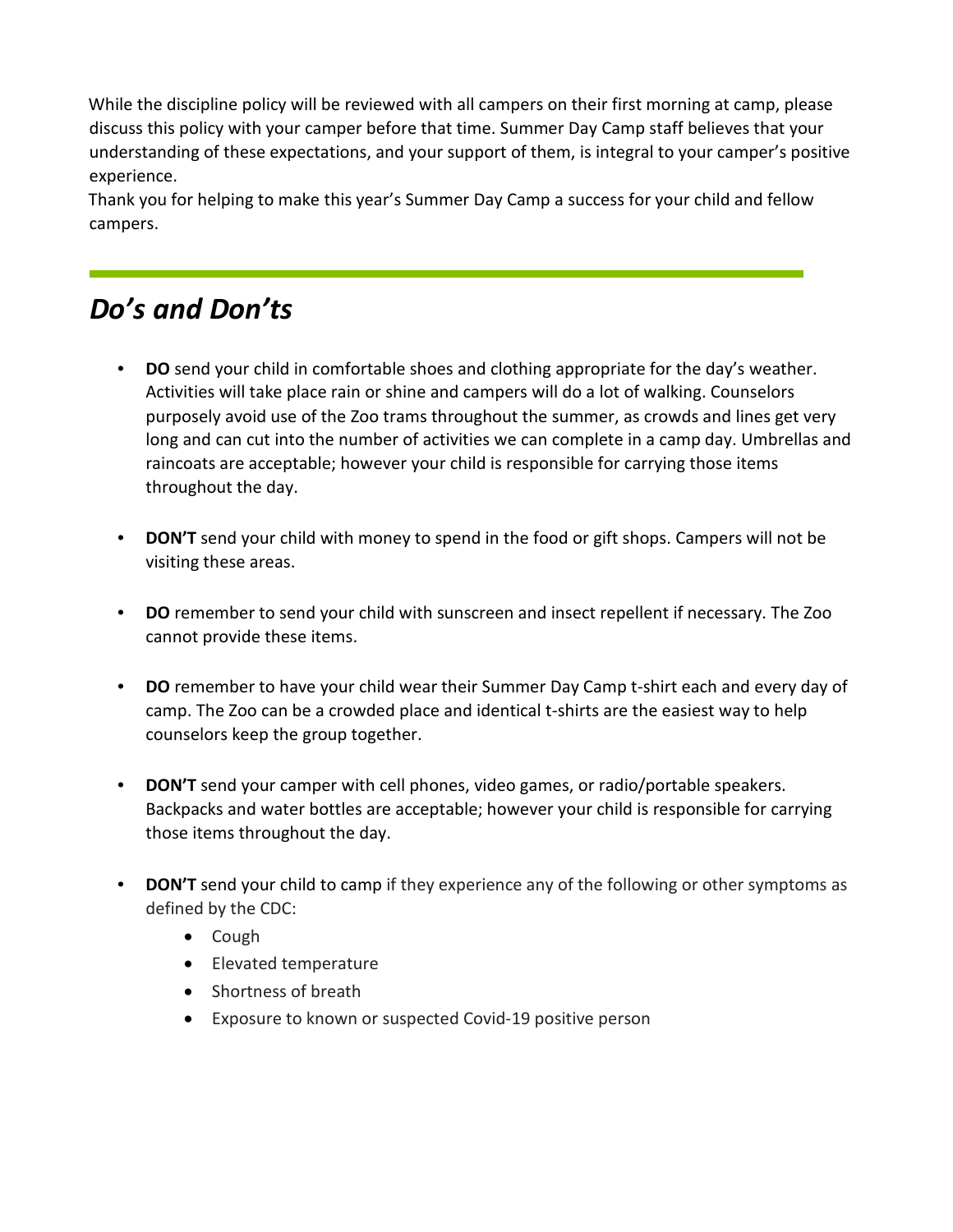# *Participant Health Records*

All campers must have a completed Waiver Packet on file at the Zoo before they will be allowed to participate in any camp activities. This form is not considered complete without a parent or guardian signature and date on all pages. **Mail or email forms to the Zoo prior to the start of camp.**

Mail: Cleveland Metroparks Zoo, Attn: Program Registration, 3900 Wildlife Way, Cleveland, OH 44109 Email: programregistration@clevelandmetroparks.com

Campers needing any form of medication during the day must have a completed Parent/Guardian Request for Administration of Medication form on file at the Zoo before they will be allowed to take any medications, including:

- Prescription medication
- Nonprescription medication
- Food supplement

This form is not considered complete without a parent or guardian signature and date. All medications will be kept in a secure location during the course of Summer Day Camp and will be administered at the appropriate times by trained staff. All medications must be clearly labeled with the camper's name and in their original packaging. Refrigeration is available if required.

# *Illness/Emergency Medical Procedures*

In the best interest of your camper, as well as the other campers and the staff, please do not send your camper to Summer Day Camp when they are ill or show symptoms of a communicable disease. Please contact the office if you know that your camper will be absent.

**Cleveland Metroparks asks that you specifically monitor for possible Covid-19 symptoms and keep your camper home if they experience any of the following or other symptoms as defined by the CDC:** 

- **Cough**
- **Elevated temperature**
- **Shortness of breath**
- **Exposure to known or suspected Covid-19 positive person**

Our camp follows the Ohio Department of Health "Communicable Disease Chart" in that if there is a concern that a child may have a communicable disease, the parent/guardian will be notified that an early pick-up will be required. Some symptoms of communicable diseases are: diarrhea, severe coughing, difficult or rapid breathing, yellowish skin/eyes, conjunctivitis, temperature of  $100^{\circ}$  or